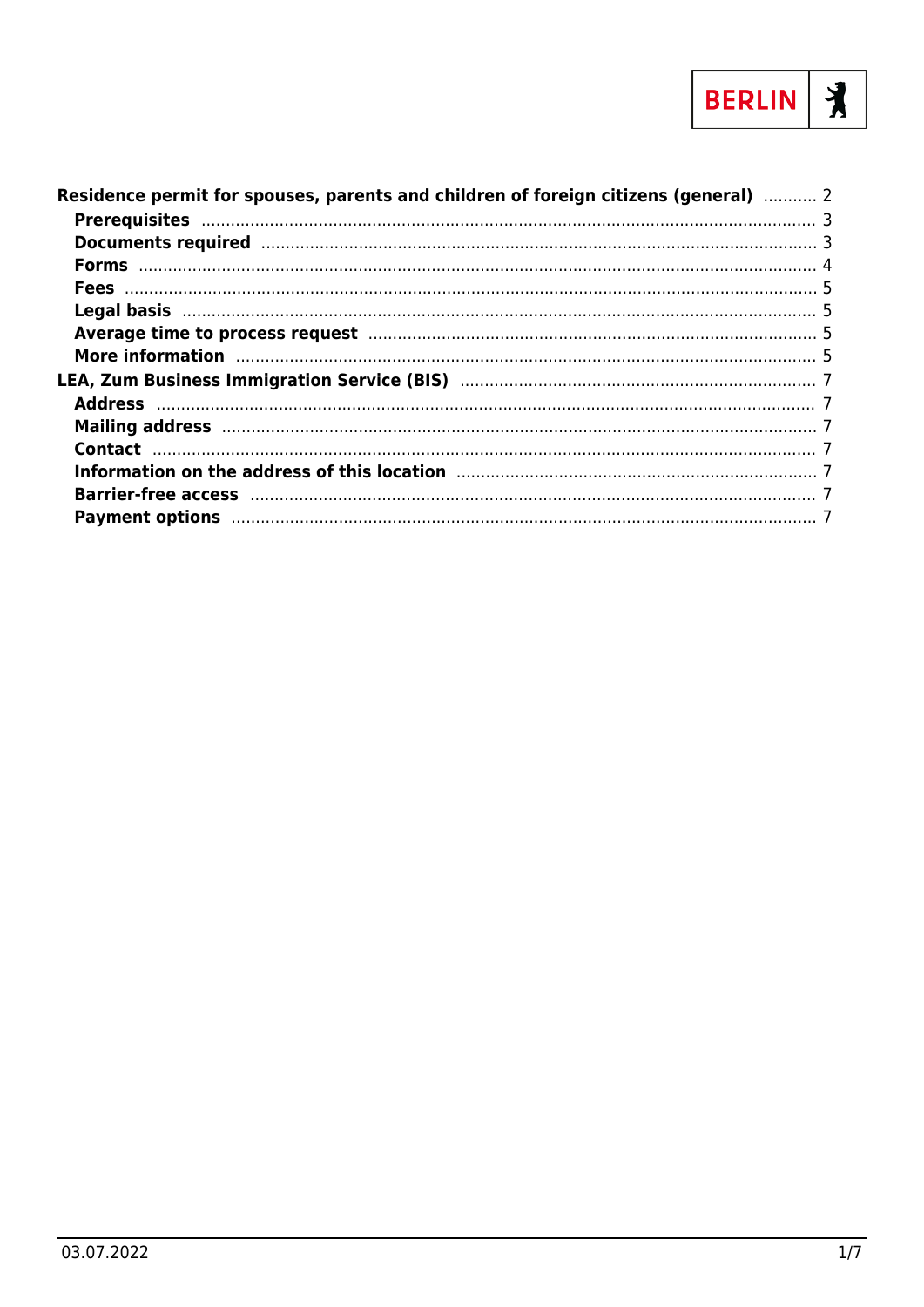# <span id="page-1-0"></span>Residence permit for spouses, parents and children of foreign citizens (general)

Issuance or extension of a residence permit for

- **Spouses or life partners of the same sex** of foreign residents with a valid residence title,
- **Under-age, unmarried children** of foreign residents with a valid residence title,
- **Parents** of foreign children with a residence title pursuant to § 23 para. 4, § 25 para. 1, § 25 para. 2 sentence 1, 1st alternative or § 26 para. 3, if no parent with an entitlement to personal care is a resident of the Federal Republic of Germany, and
- **Parents** of foreign children with a permanent settlement permit pursuant to § 26 para. 4, if a residence permit pursuant to § 25 para. 2 s. 1, 2. Alt. had previously been issued **and** if no parent with an entitlement to personal care is a resident of the Federal Republic of Germany

#### **Important notes:**

#### **1. Your family member has an EU Blue Card?**

Then please choose the service "Residence permit for spouses and children of holders of an EU Blue Card" (see section "More information").

#### **2. Your family member has a residence permit for one of the following purposes:**

- employment as a skilled worker (with academic education or vocational training),
- study,
- in-service training and other educational purposes,
- recognition of foreign professional qualifications,
- visiting scholar or academic staff or
- employment as a teacher?

Then please choose the service

"Residence permit for spouses and children of trainees, students, academics and teachers" (see section "More information").

#### **3. Your family member has a residence permit as a person eligible for subsidiary protection?**

Then please choose the service

"Residence permit for spouses, parents and children of persons eligible for subsidiary protection" " (see section "More information").

Would you like to apply for a permanent settlement permit? You can find all the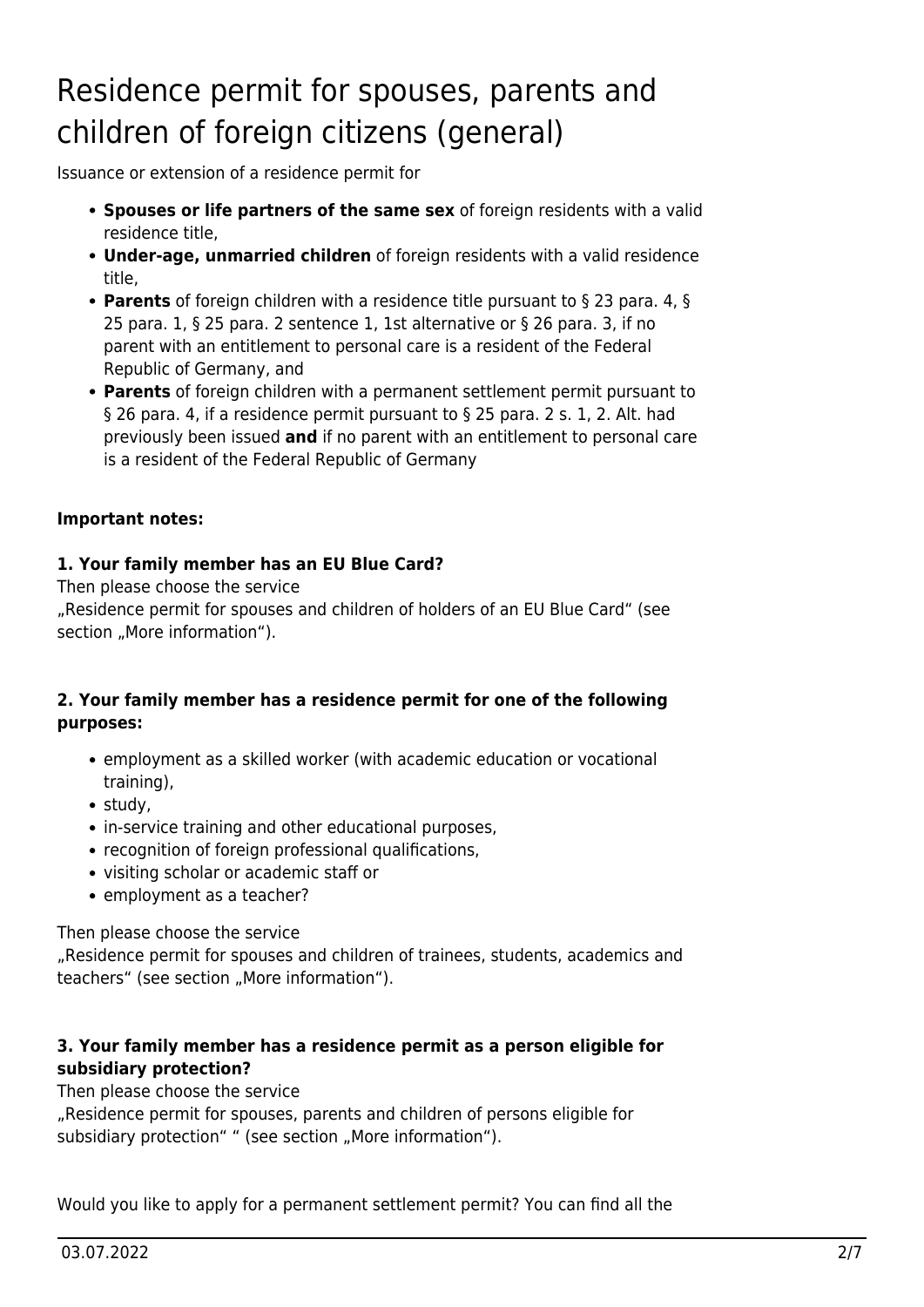information in the section "More information".

# <span id="page-2-0"></span>**Prerequisites**

- **In-person visit**
	- For a recognized marriage or registered same-sex civil partnership, the personal interview of both spouses / partners is required.
	- $\circ$  In the case of minors, the personal interview of the family (parents with child) is required.
- **Of majority of both spouses or same sex life partners** Both spouses or same-sex partners must have completed their 18th birthday.
- **Simple German language skills** The foreign spouse or same-sex partner usually has to have basic German language skills.
- **Main residence in Berlin** A second home in Berlin is not sufficient.

# <span id="page-2-1"></span>**Documents required**

**Form "Antrag auf Erteilung eines Aufenthaltstitels" (filled out)** See the "Forms" section.

Please fill in one form for each person who wishes to apply for a residence permit (only required for the first application for every member of the family).

**Valid passport**

A passport must be submitted for each member of the family.

- **1 current biometric photo of each applicant** ([https://www.berlin.de/labo/\\_assets/kraftfahrzeugwesen/foto-mustertafel.pdf\)](https://www.berlin.de/labo/_assets/kraftfahrzeugwesen/foto-mustertafel.pdf) 35mm x 45mm, frontal shot with neutral facial expression and closed mouth, looking straight into the camera, light background
- **Family reunion to spouse: marriage certificate** Not required for the extension of the residence permit
- **Family reunion to same sex civil partner: Partnership certificate** Not required for the extension of the residence permit
- **Birth certificate for underage children** Not required for the extension of the residence permit
- **Certificate regarding legal custody** If one parent does not live in Germany. (not required for the extension of the residence permit)
- **For all foreign documents: translation, possibly with an additional apostil or confirmation of authenticity (issued by a German consular official)**
	- $\circ$  Please provide an authenticated translation of all foreign documents.
	- Depending on your country of origin, you may also need an apostil or confirmation of authenticity (issued by a German consular official) for your document(s). More on the topic in the section "More information".
- **Current certificate of school attendance (not older than 14 days)** For children who are required to attend school
- **Language certificate**

Basically, a language certificate of simple German language skills is to be presented at level A 1 (more in the section "Further Information").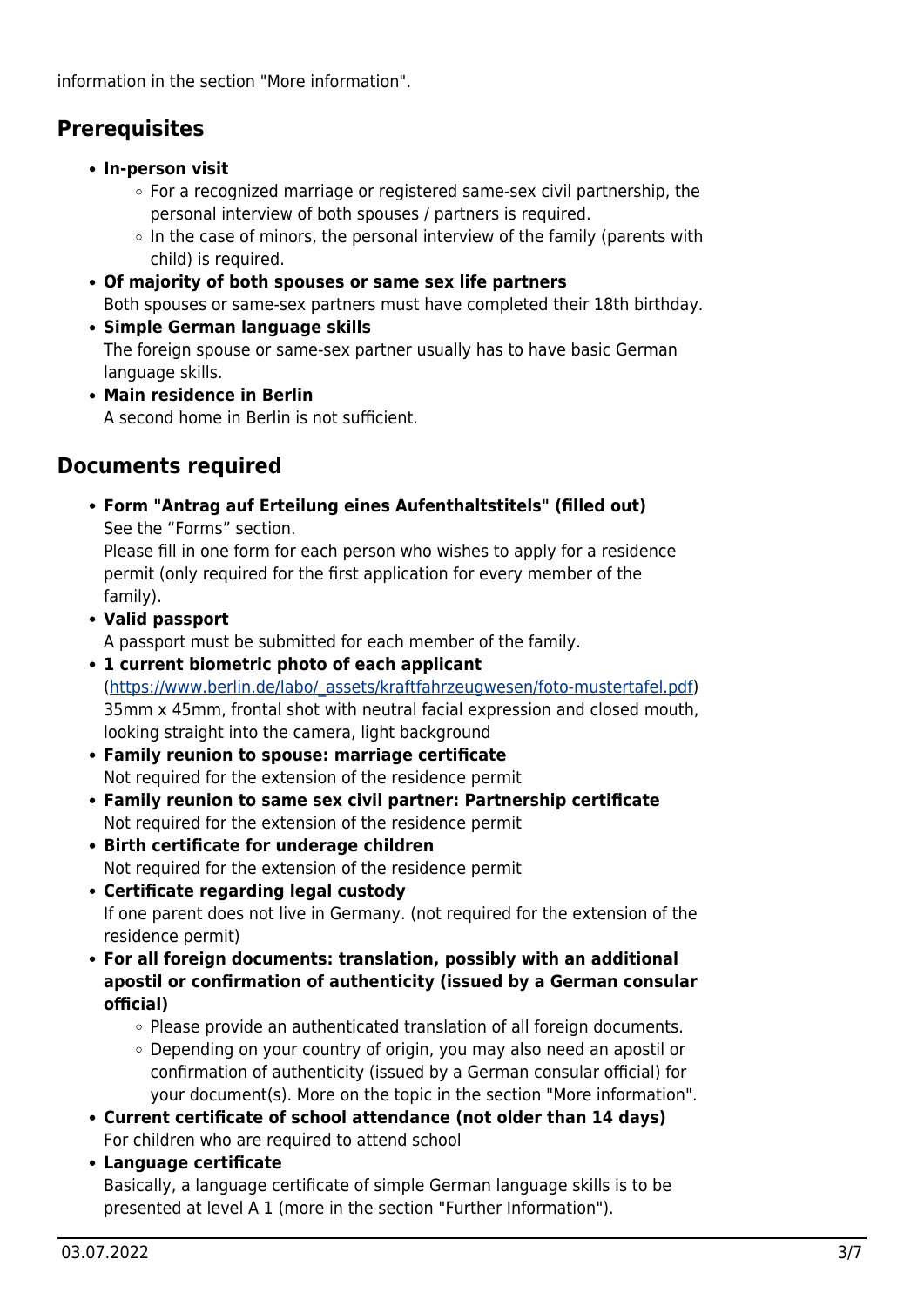**All certificates showing participation in the integration (Only in case of extension).**

If you were required to attend an integretion course by the Registration Office for Foreigners you have to show all certificates showing participation in the integration course.

**Lease**

Together with proof of the current rent (e.g. current account statement)

**Health insurance**

Proof of a secure livelihood must also include sufficient health insurance. Those with statutory health insurance are sufficiently insured. Those with private health insurance must consider the type and extent of their health insurance.

Please read the leaflet for more information.

**Proof of the secured livelihood of the family in the shared household** When calculating the means of livelihood, also those persons are taken into account with whom the foreigner lives in a shared household or for whom the foreigner is obliged to provide a livelihood.

A shared household includes, in particular, couples, both or single parents and unmarried children under 25 years of age all living together in one common household.

Therefore, all family members with their own income in the shared household must submit the following documents of proof in regard to their respective income.

- **Employees:** Employment contract, current certificate of employment (not older than 14 days), last 6 salary slips, for the extension of the residence permit additionally a certificate on paid contributions or adequate provision for an old-age pension; each original and copy
- **Self employed:** Audit report form (Prüfungsbericht), prepared by a tax consultant, auditor or lawyer for tax law
- **Social benefits (also supplementary):** Current proofs of receiving benefits according to SGB II or XII or the Asylum Seekers Benefits Act, child benefit and so on
- **Proof of main residence in Berlin**
	- Certificate of registration at the main residence or
	- lease and written confirmation of occupancy from the landlord More on the topic in the section "More information".

## <span id="page-3-0"></span>**Forms**

- **Antrag auf Erteilung eines Aufenthaltstitels (Application for Issuance of a Residence Permit) - in German, English, French, Italian** ([https://www.berlin.de/formularverzeichnis/?formular=/labo/zuwanderung/\\_as](https://www.berlin.de/formularverzeichnis/?formular=/labo/zuwanderung/_assets/lea-agen1-antrag_engl_frz_ital-112021.pdf) [sets/lea-agen1-antrag\\_engl\\_frz\\_ital-112021.pdf](https://www.berlin.de/formularverzeichnis/?formular=/labo/zuwanderung/_assets/lea-agen1-antrag_engl_frz_ital-112021.pdf))
- **Antrag auf Erteilung eines Aufenthaltstitels (Application for Issuance of a Residence Permit) - in German, Greek, Turkish, Vietnamese**

([https://www.berlin.de/formularverzeichnis/?formular=/labo/zuwanderung/\\_as](https://www.berlin.de/formularverzeichnis/?formular=/labo/zuwanderung/_assets/lea-agen2-antrag_griech_tuerk_viet-112021.pdf) [sets/lea-agen2-antrag\\_griech\\_tuerk\\_viet-112021.pdf](https://www.berlin.de/formularverzeichnis/?formular=/labo/zuwanderung/_assets/lea-agen2-antrag_griech_tuerk_viet-112021.pdf))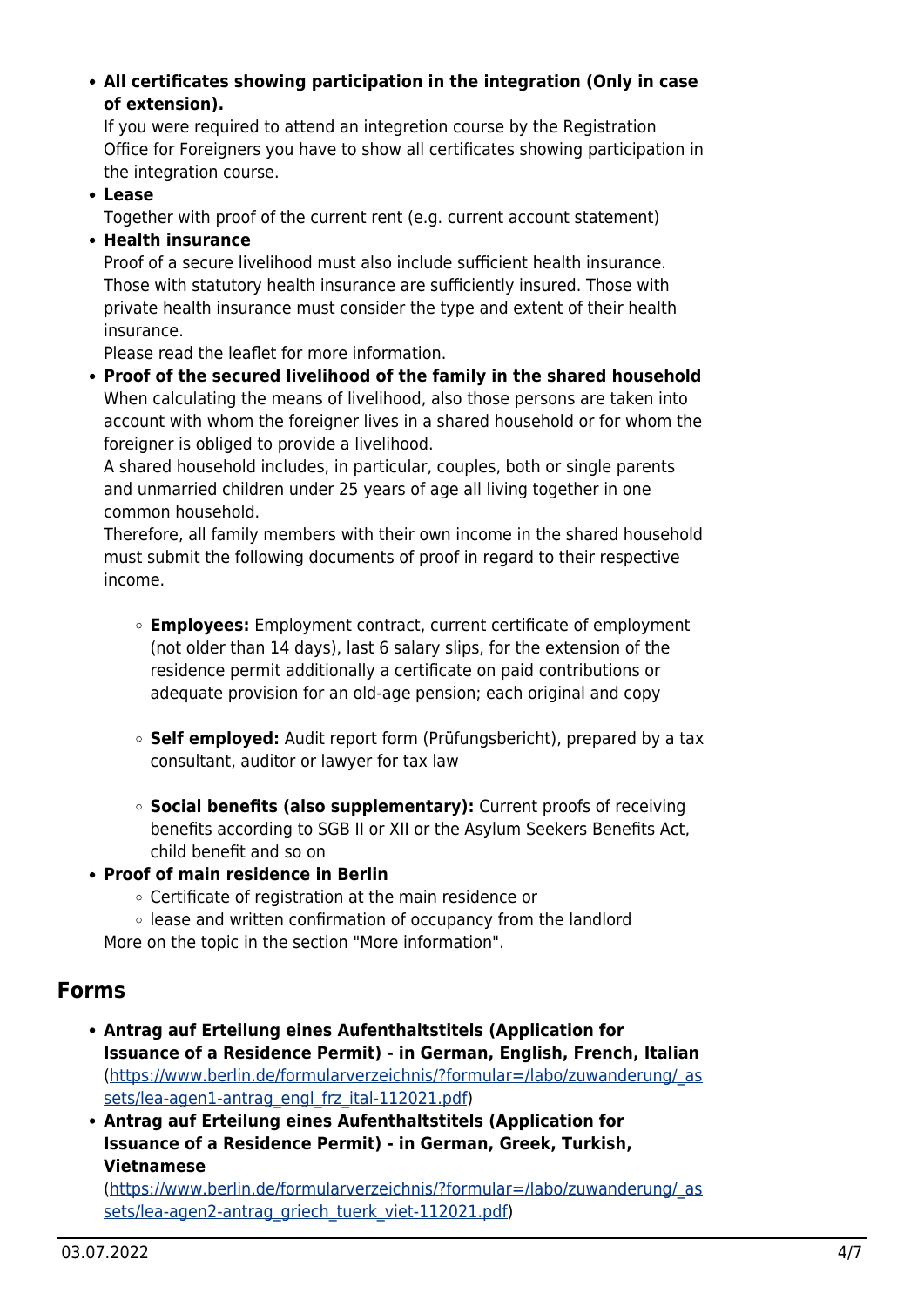**Antrag auf Erteilung eines Aufenthaltstitels (Application for Issuance of a Residence Permit) - in German, Spanish, Portuguese, Russian**

([https://www.berlin.de/formularverzeichnis/?formular=/labo/zuwanderung/\\_as](https://www.berlin.de/formularverzeichnis/?formular=/labo/zuwanderung/_assets/lea-agen3-antrag_span_port_russ-112021.pdf) [sets/lea-agen3-antrag\\_span\\_port\\_russ-112021.pdf](https://www.berlin.de/formularverzeichnis/?formular=/labo/zuwanderung/_assets/lea-agen3-antrag_span_port_russ-112021.pdf))

- **Antrag auf Erteilung eines Aufenthaltstitels (Application for Issuance of a Residence Permit) - in German, Serbian, Bosnian** ([https://www.berlin.de/formularverzeichnis/?formular=/labo/zuwanderung/\\_as](https://www.berlin.de/formularverzeichnis/?formular=/labo/zuwanderung/_assets/lea-agen4_-antrag_serb_bos-112021_final.pdf) sets/lea-agen4 -antrag\_serb\_bos-112021\_final.pdf)
- **Leaflet "Health insurance"** ([https://www.berlin.de/formularverzeichnis/?formular=/labo/zuwanderung/\\_as](https://www.berlin.de/formularverzeichnis/?formular=/labo/zuwanderung/_assets/mdb-f131960-labo_4326_merkblatt_krankenversicherungsschutz_05.13__engl._.pdf) [sets/mdb-f131960](https://www.berlin.de/formularverzeichnis/?formular=/labo/zuwanderung/_assets/mdb-f131960-labo_4326_merkblatt_krankenversicherungsschutz_05.13__engl._.pdf) labo 4326 merkblatt krankenversicherungsschutz 05.13\_engl. .pdf)
- **Audit report form (Prüfungsbericht) for entrepeneurs, self-employed persons and freelancers** ([https://www.berlin.de/formularverzeichnis/?formular=/labo/zuwanderung/\\_as](https://www.berlin.de/formularverzeichnis/?formular=/labo/zuwanderung/_assets/pruefungsbericht_bis.docx) [sets/pruefungsbericht\\_bis.docx](https://www.berlin.de/formularverzeichnis/?formular=/labo/zuwanderung/_assets/pruefungsbericht_bis.docx))

## <span id="page-4-0"></span>**Fees**

For the first issuance of the residence permit:

- Adults: 100.00 euros
- Minors: 50.00 euros
- Turkish citizens: a maximum of 37.00 euros

For the extension of the residence permit:

- Adults: 93.00 euros
- Minors: 46.50 euros
- Turkish citizens: a maximum of 37.00 euros

Free of charge when presenting current proof of receiving benefits according to SGB II or XII or the Asylum Seekers Benefits Act.

## <span id="page-4-1"></span>**Legal basis**

**Aufenthaltsgesetz (AufenthG) Abschnitt 6 - Aufenthalt aus familiären Gründen** ([https://www.gesetze-im-internet.de/englisch\\_aufenthg/englisch\\_aufenthg.ht](https://www.gesetze-im-internet.de/englisch_aufenthg/englisch_aufenthg.html#p0743) [ml#p0743\)](https://www.gesetze-im-internet.de/englisch_aufenthg/englisch_aufenthg.html#p0743)

## <span id="page-4-2"></span>**Average time to process request**

Around 5–6 weeks

A personal visit four to six weeks before the existing temporary residence title expires is best. If possible you should book an appointment for this.

## <span id="page-4-3"></span>**More information**

**Residence permit for spouses and children of holders of an EU Blue Card**

([https://service.berlin.de/dienstleistung/328188/standort/327437/en/\)](https://service.berlin.de/dienstleistung/328188/standort/327437/en/)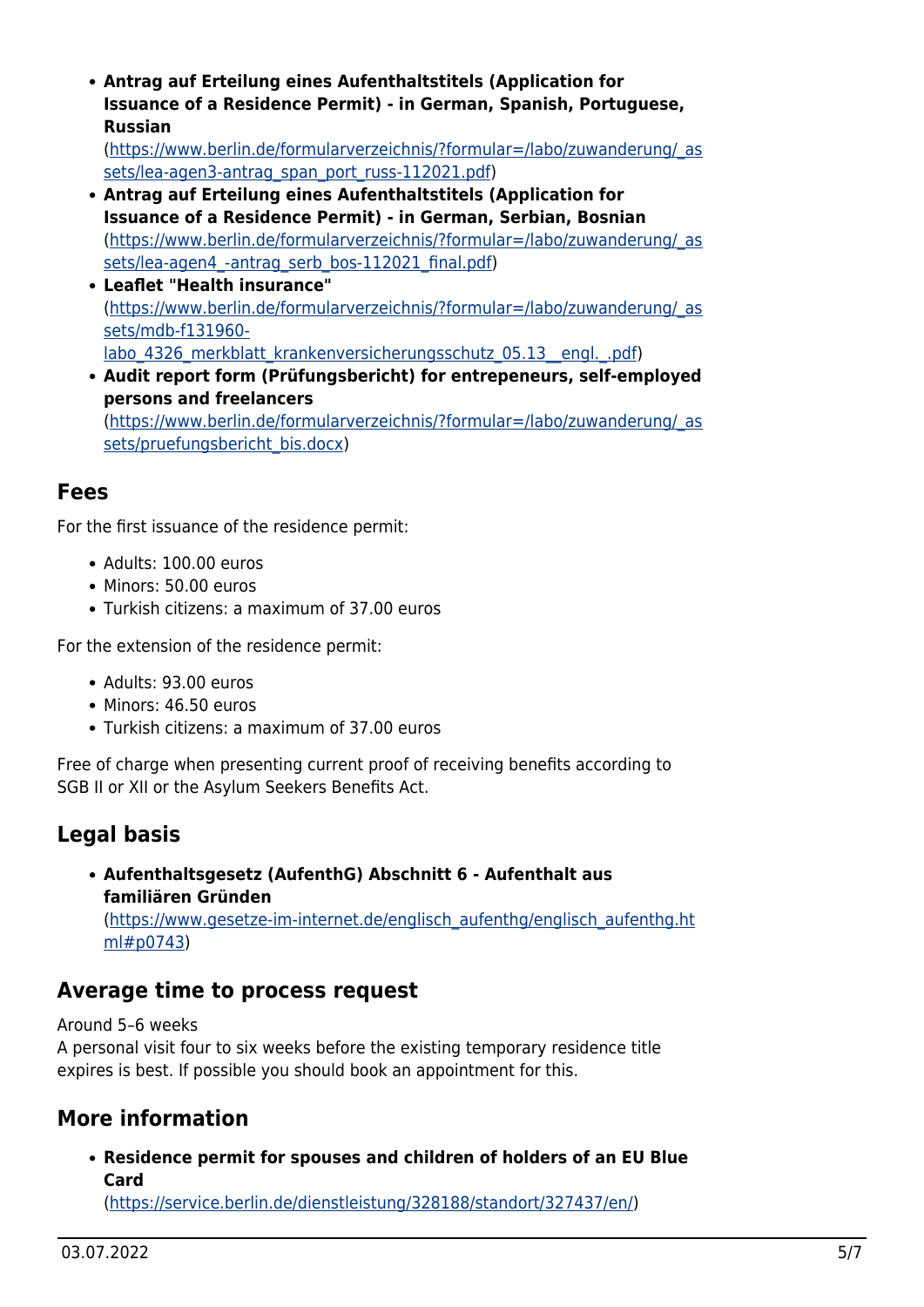- **Residence permit for spouses and children of skilled workers, students, trainees, scientists and teachers** ([https://service.berlin.de/dienstleistung/327471/standort/327437/en/\)](https://service.berlin.de/dienstleistung/327471/standort/327437/en/)
- **Residence permit for spouses, parents and children of persons eligible for subsidiary protection**
	- ([https://service.berlin.de/dienstleistung/328281/standort/121885/en/\)](https://service.berlin.de/dienstleistung/328281/standort/121885/en/)
- **Certificate of registration at the main residence (Meldebestätigung)** (<https://service.berlin.de/dienstleistung/120686/>)
- **Example: confirmation of occupancy from the landlord** ([https://www.berlin.de/formularverzeichnis/?formular=/labo/zentrale-einwohn](https://www.berlin.de/formularverzeichnis/?formular=/labo/zentrale-einwohnerangelegenheiten/_assets/mdb-f402544-20161102_wohnungsgeberbestaetigung.pdf) [erangelegenheiten/\\_assets/mdb](https://www.berlin.de/formularverzeichnis/?formular=/labo/zentrale-einwohnerangelegenheiten/_assets/mdb-f402544-20161102_wohnungsgeberbestaetigung.pdf)[f402544-20161102\\_wohnungsgeberbestaetigung.pdf\)](https://www.berlin.de/formularverzeichnis/?formular=/labo/zentrale-einwohnerangelegenheiten/_assets/mdb-f402544-20161102_wohnungsgeberbestaetigung.pdf)
- **Common European Framework of Reference for Languages (GER)** ([https://www.europaeischer-referenzrahmen.de/\)](https://www.europaeischer-referenzrahmen.de/)
- **Federal Foreign Office (Auswärtiges Amt): International recognition/Legalisation of documents** ([https://www.auswaertiges-amt.de/en/urkundenverkehrteilb/231968\)](https://www.auswaertiges-amt.de/en/urkundenverkehrteilb/231968)
- **Information on applying for a permanent residence permit** (<https://www.berlin.de/einwanderung/en/residence/permanent/>)